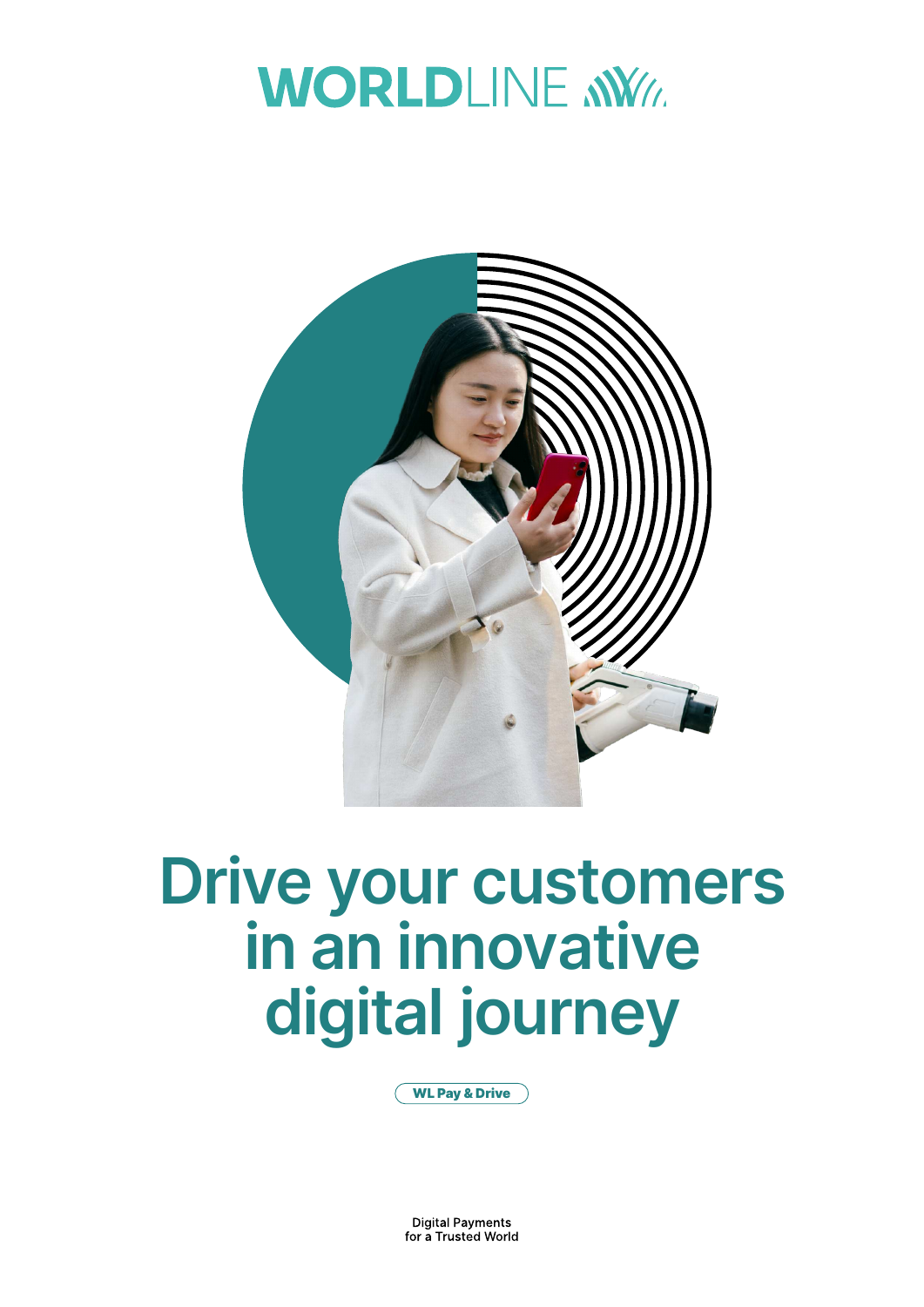# The evolution of energy market for vehicles

### **Forecourt market share evolution**



In the past, forecourt was centered around fuel.

Today, consumer demand shifted toward retail shopping and adjacent service.

In the future, consumer demand for convenience coupled with wired mobility and energy trends will enhance the role of services.

## What are the challenges for the future gas station ?

Merchant needs to adapt to the evolutions of the market with solution easy to deploy and manage to control costs :

#**1 The development of alternatives to the thermal individual car** e.g: electric vehicle

#**2 The customer's desire for more services**  e.g: locker

#**3 The evolution of payment uses** e.g: mobile payment

#**4 The customers habits** e.g: opening time 24/7

#**5 The rise of autonomous shop** e.g: self checkout

#**6 The personalization of the user experience** e.g: customer centric marketing

#**7 The complexity of the ecosystem** e.g: partnership multiplication

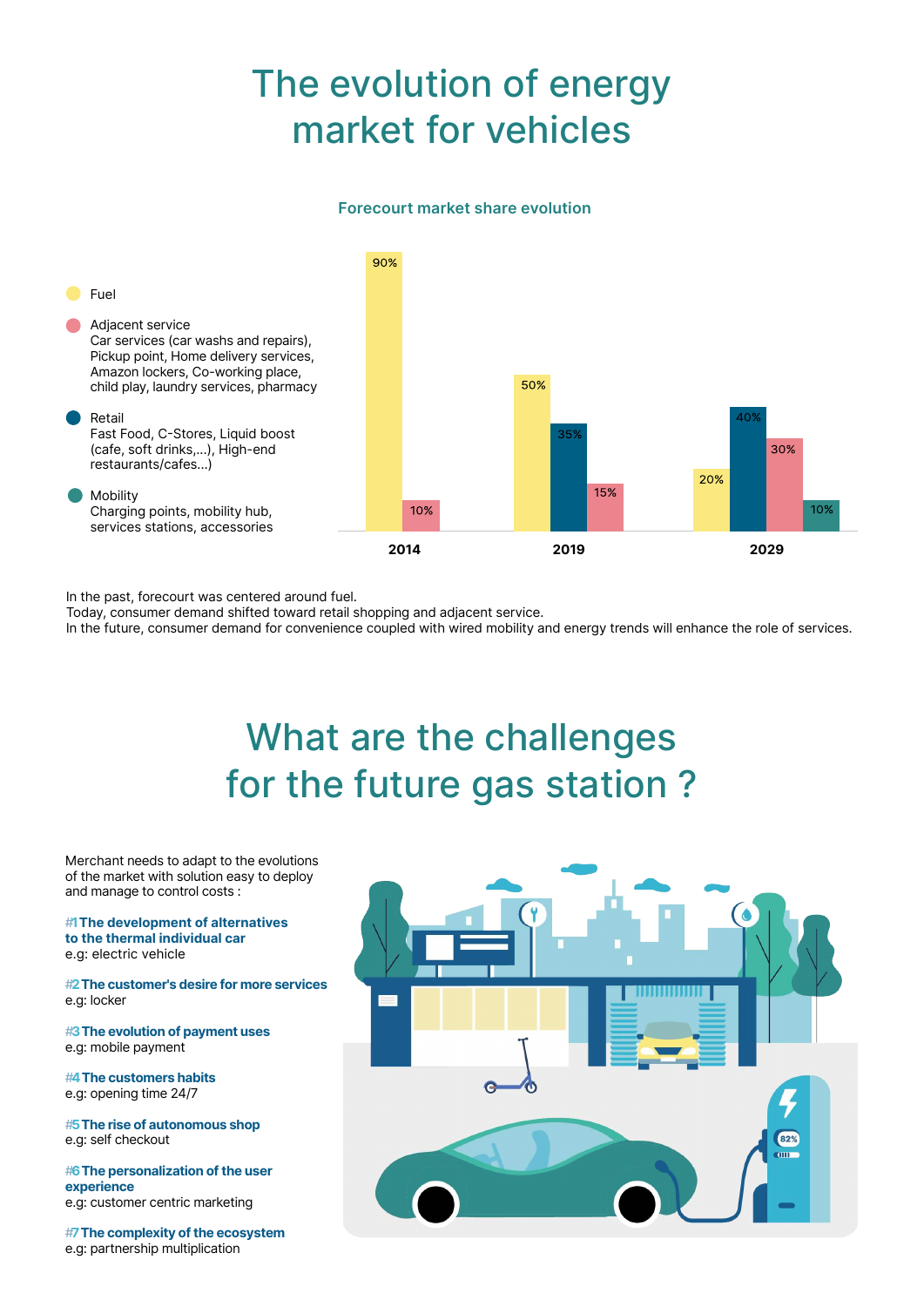

**Our solution provide a single platform to orchestrate all payments for your mobility services.**

**to facilitate the integration of many systems so you can focus on the value you bring to your customer and develop new services with our support.**  **product, you can develop your business with an efficient commercial animation. In addition, transactions can be done 24/7 without terminal or staff.**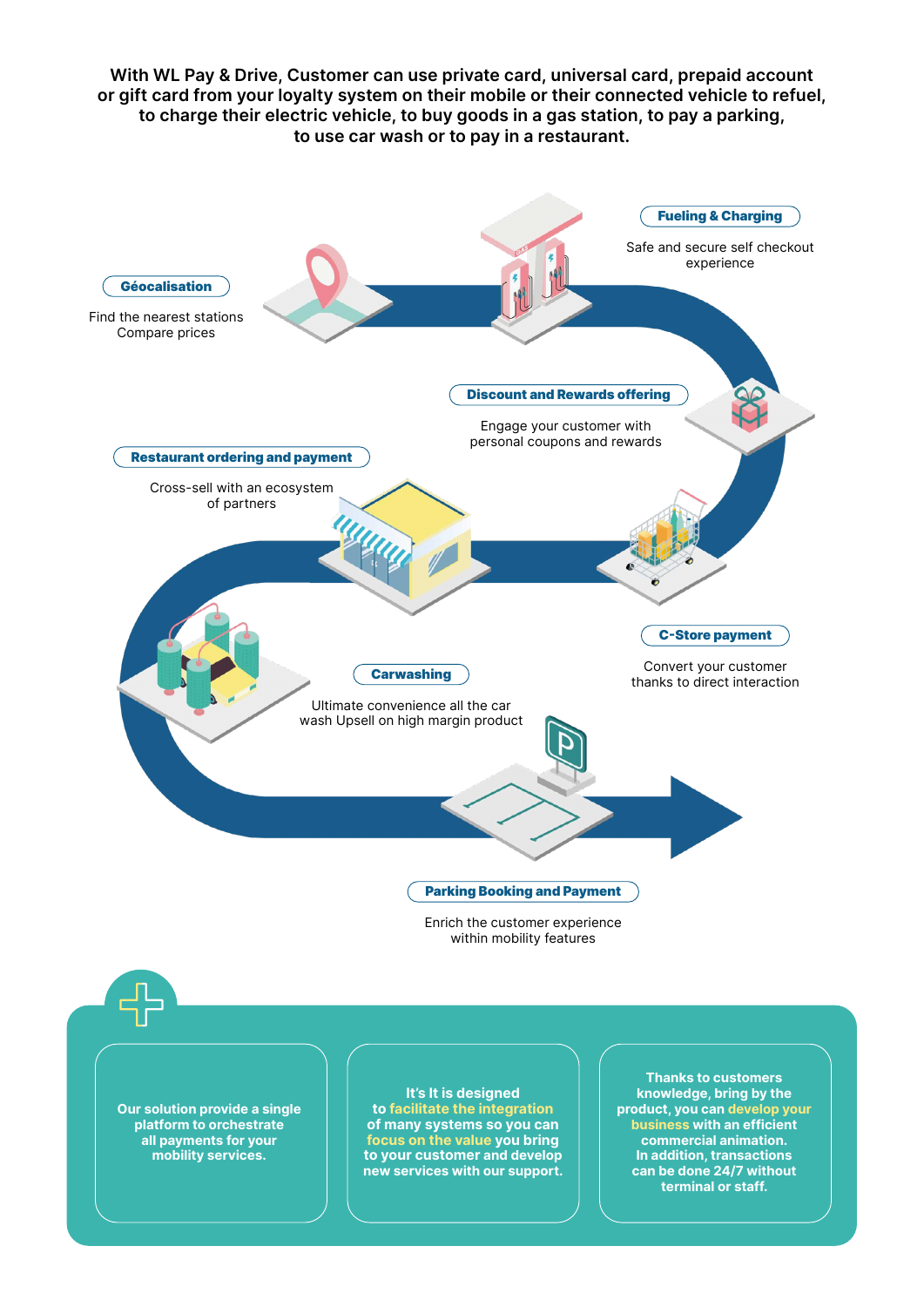

**Easy to integrate in an existing application.** **Manage several pump systems, charging point systems and payment means with a single unified interface.**

**Connection with your own CRM or loyalty software, to increase customer knowledge with new data provided by the solution.**

### How to innovate together ?

We have built with our partners use cases for client like voice control fuelling



The user enrolls to the service at home and create a voice print via the mobile application.







he can interact with the assistant and ask to fill up the car with gas.

Thanks to free speech voice authentication, the user is authenticated and can directly fill up his car at the gas station.



Once the user has filled in the car, he can go back to his car. He will have a confirmation of the amount charged.